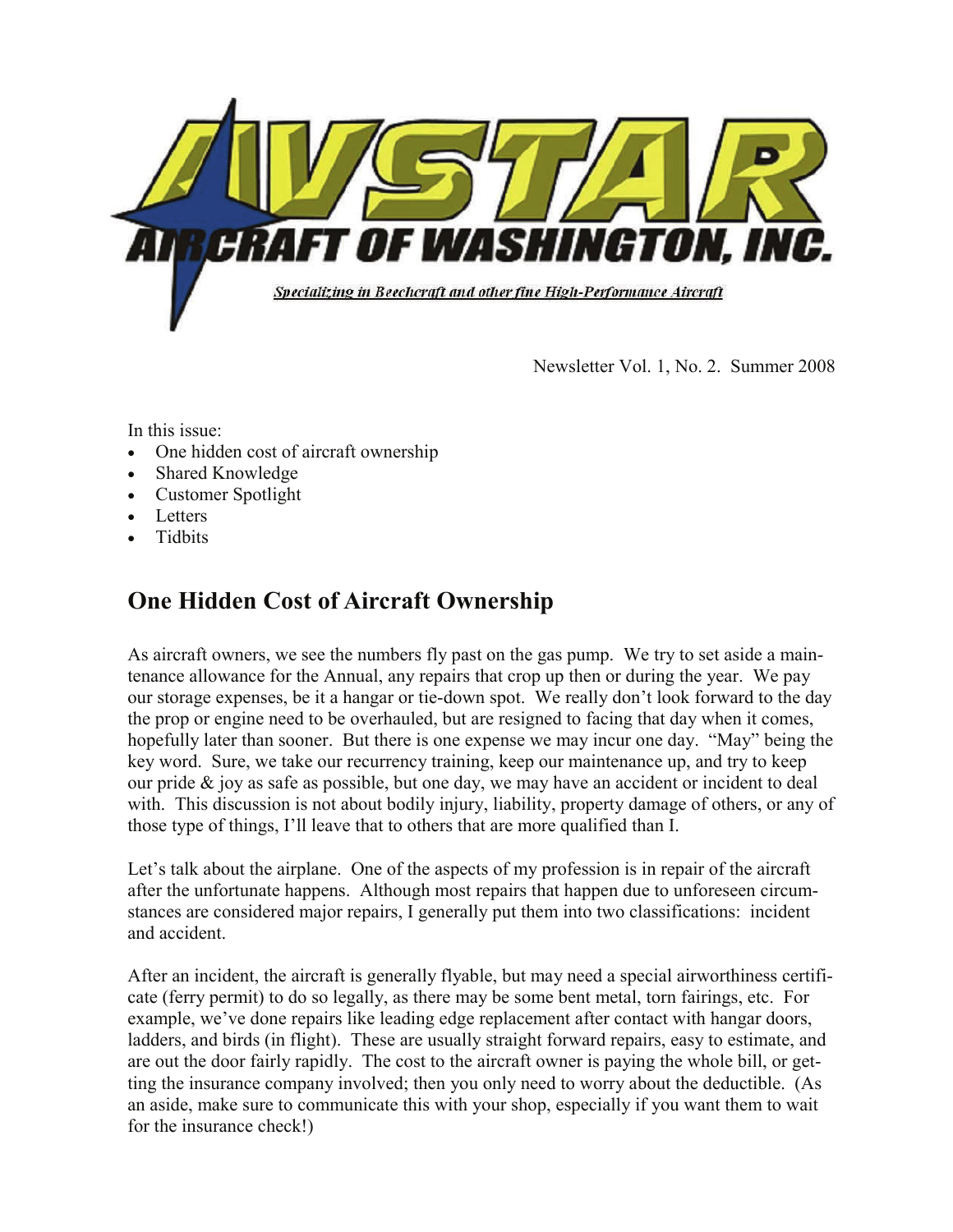(One hidden cost of aircraft ownership, cont.)

For an accident, things get a bit more complicated. Your insurance company will assign an adjustor to the situation. You may be directed by the adjustor to obtain up to three estimates for repair. Multiple estimates have their pros and cons. The problem is in finding shops that are experienced in what you have, and are willing to put the time into writing the estimate. The benefits of multiple estimates are keeping the shops honest, and with multiple inspections generally all the damage will be seen by someone, but I'll discuss 'hidden damage' later.

My estimating process is basically four part:

Part 1: Discussions with the Owner and Adjustor. I try to get as much information as possible. Nope, not being nosey, but were there mechanical problems that caused the accident? If so, the repairs may be more extensive, and would they be covered by the insurance company? What are the times in service of any potentially damaged components?

Part 2: Visual Inspection. This is where I put my hands and eyes on the project, taking pictures and making notes. Often I'm the second or third person to give a visual inspection to a damaged airplane, and yet I'm the first to remove panels, such as cowling, interior, etc. How accurate can any other estimates be?

Part 3: Preliminary Estimate. I look at the project, and divide it into groups, for example, left and right wings, tail, control surfaces, fuselage, engine, etc., then price out the major components needed on a "used" basis. If an 'experienced' component is available of the same quality the aircraft was, then replacement may be less expensive than repair. Then, the parts, transportation, labor, and cosmetic costs are roughly put together. This gives me the ball park to discuss with the adjustor, find out what the pain-point is. If I'm not pushing the limit, I'll proceed with the final estimate.

Part 4: Final Estimate and Presentation. At this point, I develop a full parts list and get prices and availability. We get written estimates from any outside labor vendors (engine tear-down, propeller, etc.) I look at actual labor hours, generally derived from similar jobs we have performed in the past. That's one nice aspect of dealing with AVSTAR; chances are: We've been there and done that. All this information is itemized out on a spreadsheet and added together. A cover letter is generated that further describes our process, terms, and estimated down time. This estimate is prepared for you, the aircraft owner, and then is transmitted to you by mail, fax, or e-mail. Generally, we also send a copy to your adjustor.

(As a side note, my estimating process can typically take 20—30 hours for a complex job. I feel it important to be as detailed as possible. This furthers good communication.)

Although the insurance company will be paying the bill, it is you, the aircraft owner, that has the right to have your aircraft repaired by your choice of shops, but you must stay in contact with your adjustor during the process.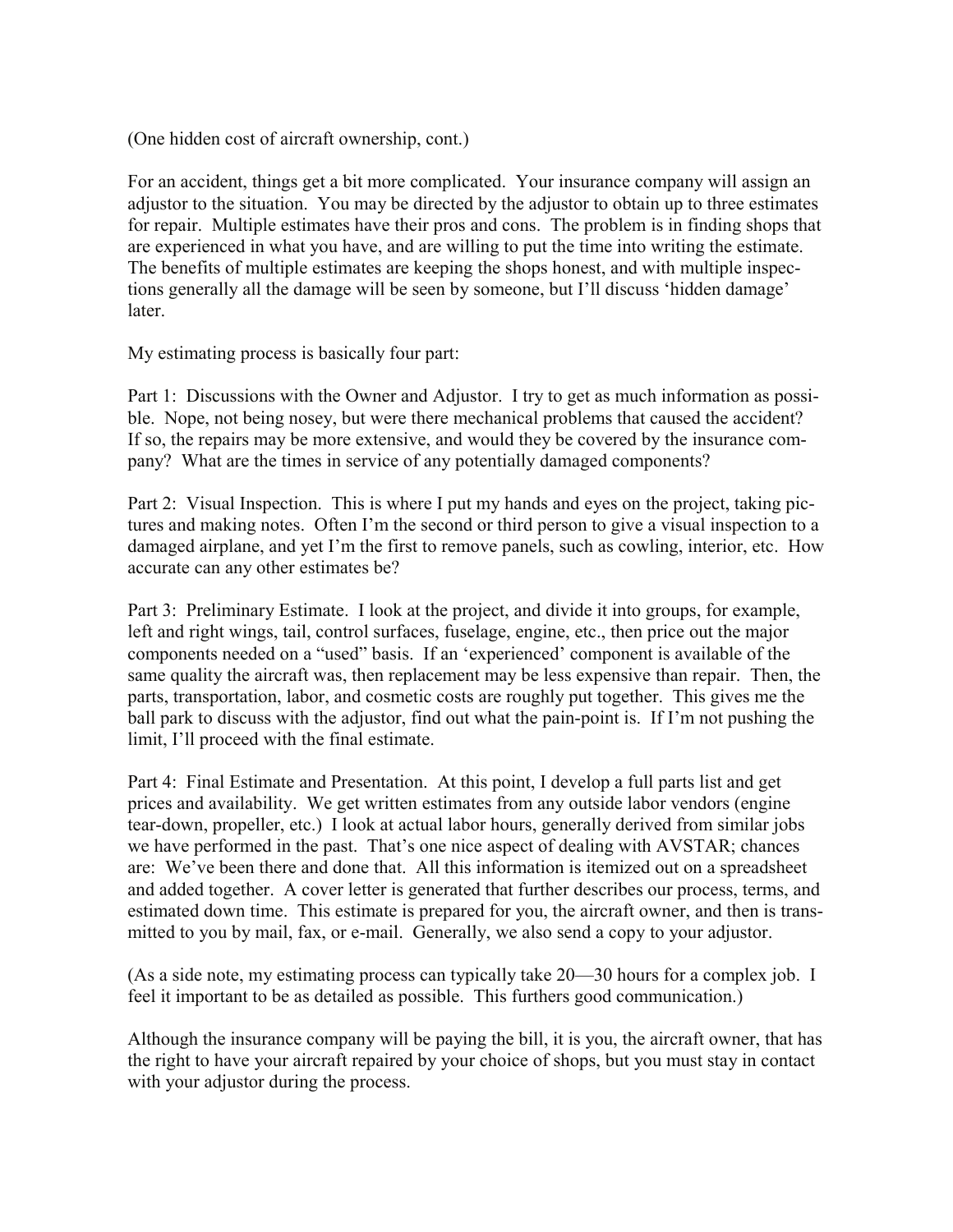(One hidden cost of aircraft ownership, cont.)

When we are awarded a repair, after the aircraft is at our shop we will undertake an estimate validation inspection. This process will continue until complete disassembly has taken place.

At this time, any hidden damage will have been found and reported to you, along with an estimate revision, if necessary. As work progresses, we may present you with options for additional or alternate options. Eventually your aircraft will be ready to test out. We perform all necessary ground operational inspection, and participate with you on a test flight. Then, any discrepancies are repaired, and the paperwork completed.

With a little inside look at how an accident or incident may affect your airplane, you are now armed to better understand the situation. Fly safe.



Shared Knowledge

I firmly believe we must share our experiences, no one lives long enough to make all the mistakes, or invent everything. This is part of the motivation behind this newsletter. But, occasionally, we run into the obstinate ones…

I have a customer with a V35B. We had to do some work behind the panel recently, and he told me about a mod he had read about that splits the defroster off the glareshield, to make removal and installation of the glareshield easier. Sounds good to me— this would make life easier for a whole lot of folks! I contacted the upholstery shop that mentioned this in an article written by them in the ABS magazine. Sure, they do that and get a field approval on it. Would they give me any more information? Oh, of course not! They want the aircraft owner to come in for a  $$20,000 +$  interior. They told me the only reason for their articles in the ABS was for advertisement, not to help people. I find that absurd! If they held an STC or PMA to alter or build the parts, then I can understand being a little tight-lipped about it, until I open a checkbook. Come on, people, let's make everyone's life easier. What comes around, goes around.

DID YOU KNOW— At AVSTAR, every customer benefits from years of knowledge about their airplane, and at www.avstarair.com, *everyone*, customer or not, can get this benefit!